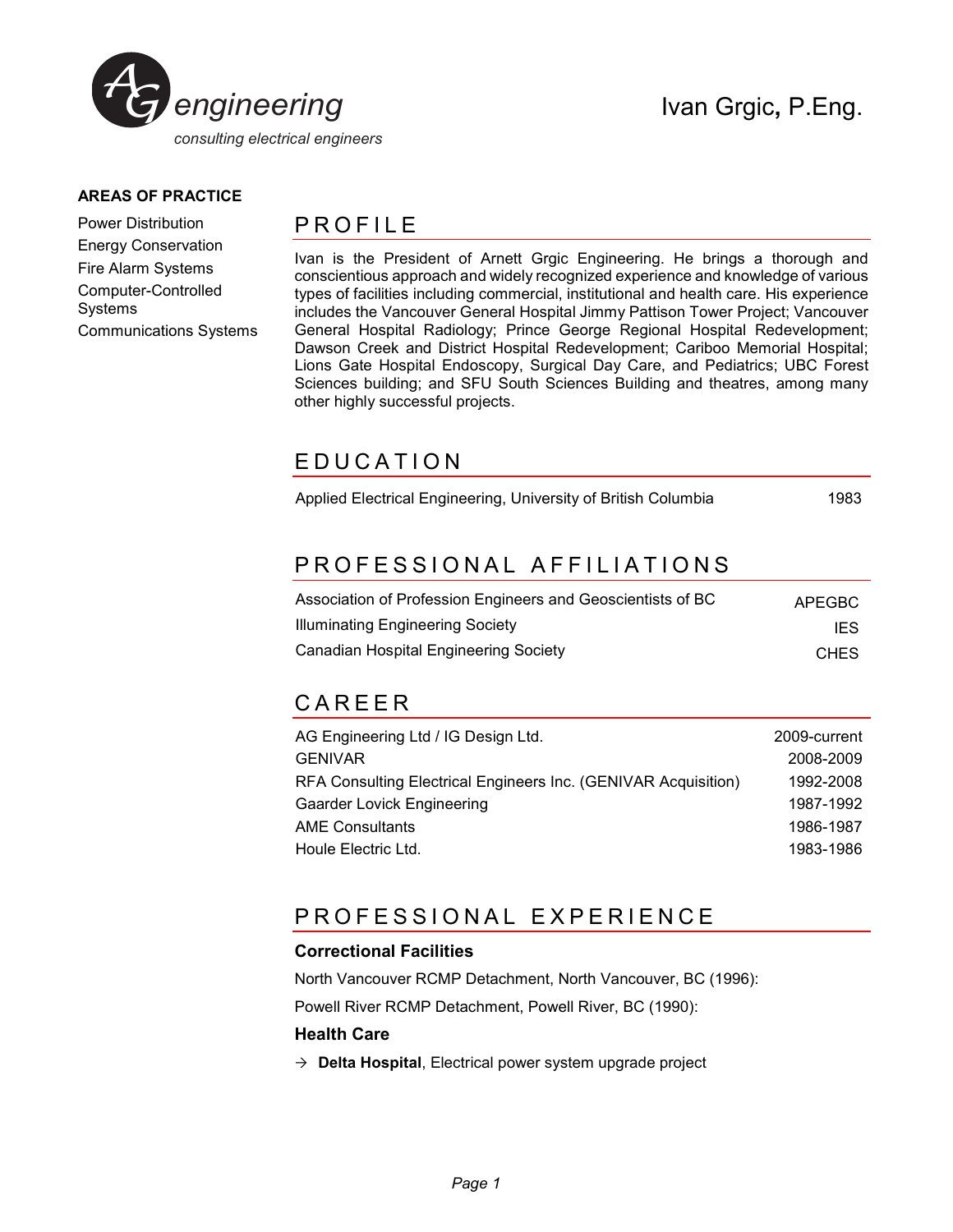

# PROFESSIONAL EXPERIENCE -CONT'D

- → **Richmond Hospital**, Electrical power system upgrade project
- **East Kootenay Hospita**l, Electrical Power System Upgrade & ICU Project
- **Vancouver General Hospital (VGH), Vancouver, BC.** 
	- Radiology Department (1998): Ground floor at JPP services.
	- Centennial Pavilion (2006): Redevelopment of existing care nursing tower. Client: Vancouver General Hospital.
	- Biomedical Department (2004): Basement of JPP.
	- Banfield Pavilion Patient Wandering System (2007).
	- Sterile Product Renovations (2007).
	- Jack Diamond Centre (2005) P3 compliance engineer
	- Jimmy Pattison Pavilion (2002): podium and acute care Nursing Tower.
	- **Psychiatric Assessment Unit (1991).**
- **Royal Jubilee Hospital Patient Care Centre P3,** Victoria, BC (2011):Power Distribution system design and construction services. Client: Vancouver General Hospital.
- **Prince George Hospital, Prince George, BC** Redevelopment Addition and renovation to an Acute Care Hospital. Client: North Health Authority.
	- Ambulatory Care and Emergency Department Redevelopment (2004).
	- Acute Care Hospital Addition in-patient tower (2004).
	- Maternity and Pediatrics complete addition and renovation (2006).
	- Medical School Expansion Level 5, (2007): Renovation of existing to a classroom facility with A/V rooms for remote teleconferencing.
- **St. Paul's Hospital Fire Alarm Upgrade**, Vancouver, BC (2011): Complete replacement of existing fire alarm systems in Comox, Burrard and Providence wings. Client: Providence Health. Value: \$2.4M.
- **Prince Rupert Hospital**, Prince Rupert, BC.
	- Nurse Call/ Code Blue system replacement (2010) Client: Northern Health, Value: \$500,000.
	- Fire Alarm system replacement (2010) Client: Northern Health, Value: \$300,000.
- **Ridge Meadows Hospital,** Maple Ridge, BC (2001)**:** Fire Alarm system replacement. Client: Fraser Health Authority.
- **Richmond General Hospital**, Richmond, BC (2011)**:** Ambulatory Care Unit redevelopment. Client: Vancouver Coastal Health.
- **Richmond General Hospital**, Richmond, BC (2011)**:** Sterile Processing Department redevelopment. Client: Vancouver Coastal Health.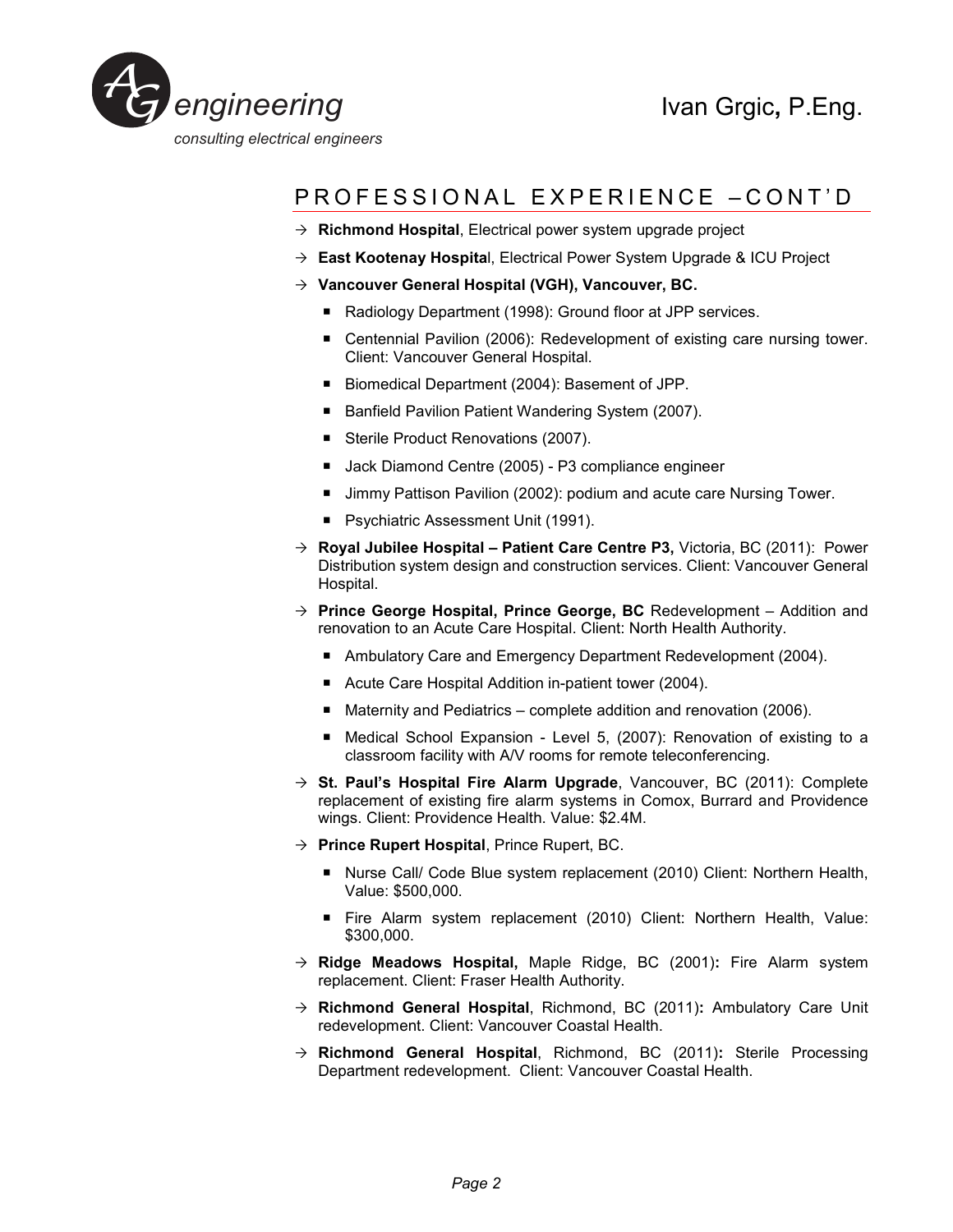

# PROFESSIONAL EXPERIENCE -CONT'D

- **Burnaby General Hospital**, Burnaby, BC. Client: Fraser Health Authority.
- Surgical Day Care Redevelopment (1996): Complete electrical renovation of existing area including power, lighting and communication services.
- Complete Nurse Call system replacement (1998).
- **Lions Gate Hospital, North Vancouver, BC**. Client: Vancouver Coastal Health
	- Pediatric Renovations (1994): Complete electrical renovation of existing area including power, lighting and communication services.
	- Endoscopy and Surgical Day Care (2002): Complete electrical renovation of existing area including power, lighting and communication services.
- **Louis Brier Home and Hospital,** Vancouver, BC (1990): Addition and renovation to Extended and Intermediate Care Home, lighting, power systems. Client: Louis Brier Home and Hospital.

#### **Education, University and Research Facilities**

- **BCIT IBM Technology Building– Teaching Facility**, Burnaby,BC (1990): Complete electrical power, lighting and communication services. Client: BCIT.
- **Simon Fraser University** South Sciences Building- Teaching/Research Labs for Molecular Micro-Biology, Burnaby, BC (1990): Complete electrical power, lighting and communication services. Client: SFU.
- **Simon Fraser University** Theatre Complex, Burnaby, BC (1990): Complex of three lecture theatres: Complete electrical power, lighting and communication services. Client: SFU.
- → **University of Northern BC** Academic Research Offices Teaching Laboratories and general offices, Prince George, BC (1990): Complete electrical power, lighting and communication services. Client: UNBC.
- **Kwantlen College,** Richmond Campus, Richmond, BC (1990): High-Rise teaching campus with classrooms, library, theatre, Labs and Lecture Halls complete electrical power, lighting and communication services. Client: Kwantlen College.
- **University of British Columbia,** Vancouver, BC.
	- Thea Koerner Fire Alarm replacement
	- FNH Building Fire Alarm replacement
	- FNH Building second floor lab renovations
	- **Forest Sciences Research Teaching/Research Labs Centre (1996):** Complete electrical power, lighting and communication services.
	- School of Journalism classrooms and offices (2002): Complete electrical power, lighting and communication services.
	- Biomedical Research Centre Labs and offices (1988): Complete electrical power, lighting and communication services.